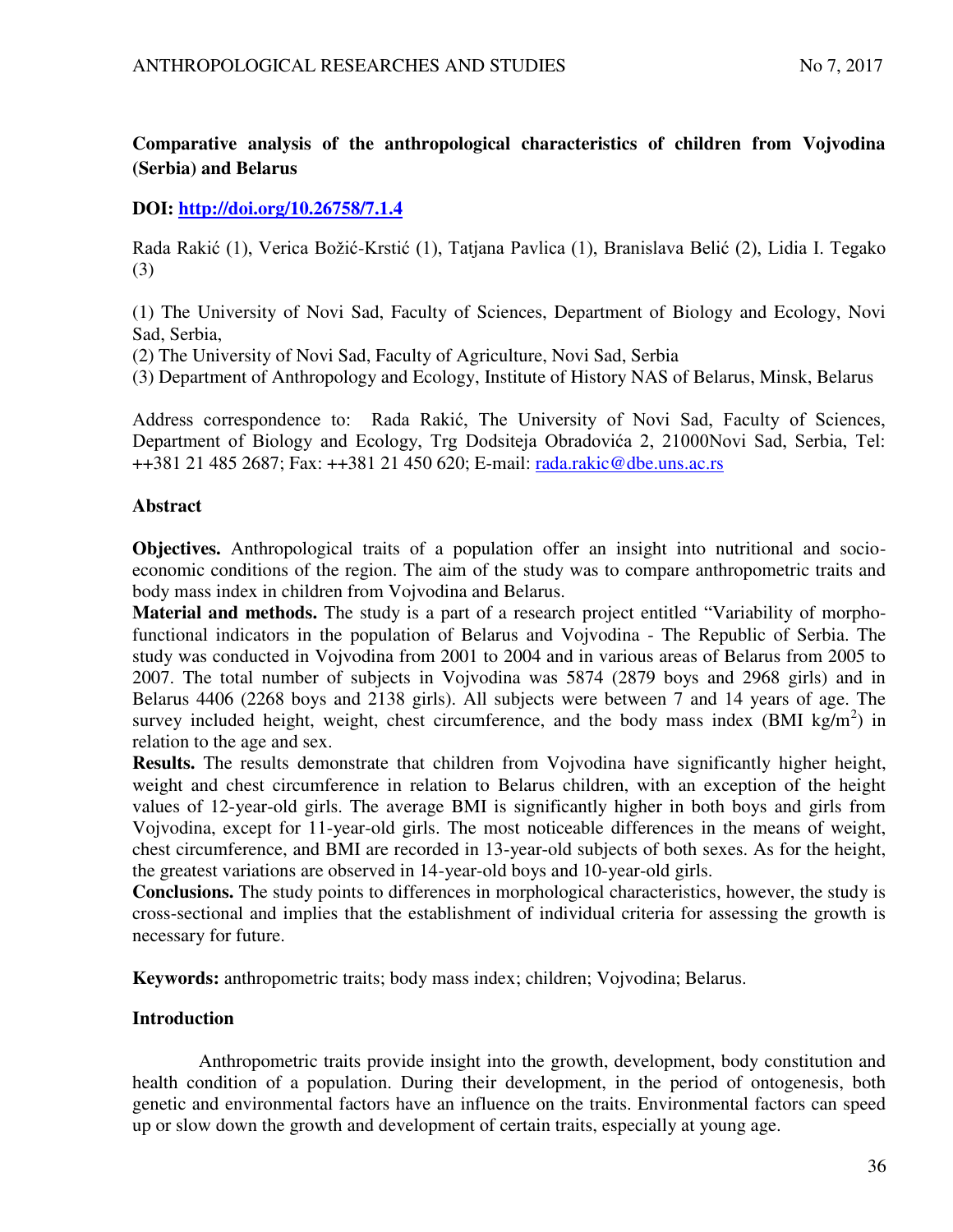As living conditions vary, both temporally and spatially, every region is characterized by a specific anthropological status. Anthropological status of a population offers an insight into the nutritional and socio-economic conditions of a region (Milici, 2015: 50). Some investigations emphasize the importance of assessing the dietary habits of the population, especially those of children and youth (Albu and Hodorca, 2014; Milici, 2016), because at this age healthy lifestyle knowledge has great chances to be established as an ally for the entire life (Zugravu, Rada and Nitu, 2009). Bad-living habits contribute to increasing the percentage of overweight children and require that parents and children should be better informed about the effects of an unhealthy diet on children's development (Baciu, 2011; Milici, 2016).

The study of variability in morpho-functional characteristics of the populations of Vojvodina (Serbia) and Belarus is a part of a mutual project with colleagues from Belarus. Vojvodina and Belarus have been characterized by different processes of economic development and changes in living conditions during the last few decades. The growth and development of basic anthropometric traits in children and adolescents have been studied by a number of authors in Serbia (Gavrilović, 1972; Gavrilović et al. 1987; Božić-Krstić, 1986; Božić-Krstić, Pavlica and Rakić, 2004; Pavlović, 1999; Rakić, Božić-Krstić and Pavlica, 2004; Rakić, Božić-Krstić and Pavlica, 2011) and Belarus (Тегако и сар. 2008a; Tegako, Marfina and Hurbo, 2008b; Tegako and Marfina, 2008c; Marfina, 2015).

As the variability in children and adolescents' growth reflects differences in the quality of their surroundings, anthropological results processed comparatively for different populations of the same age category can explain the influence of certain factors on the dynamics of growth and development in children. Comparative regional studies on the physical growth of children and adolescents can detect variability in the period of growth.

Regarding everything stated above, the aim of the present study was to compare anthropometric traits and body mass index in children from Vojvodina and Belarus.

#### **Material and methods**

A cross-sectional anthropometric study was conducted in Vojvodina from 2001 to 2004 and in various areas of Belarus from 2005 to 2007. The total number of subjects in Vojvodina was 5874 (2879 boys and 2968 girls) and in Belarus 4406 (2268 boys and 2138 girls). All subjects were between 7 and 14 years of age and for the purpose of this study their decimal age (based on the date of investigation and birth date) was calculated.

The anthropometric study was performed in compliance with the International Biological Programme and included three traits: stature/height (cm), weight (kg) and mid-chest circumference (cm). The stature measurements were performed using the Martin anthropometer, to the nearest 0.1 cm, the weight was measured on an electronic digital scale with an accuracy of up to 0.1 kg and the mid-chest circumference measures were obtained using the steel tape to the nearest 0.1 cm. The body mass index (BMI) was derived from the weight  $(kg)$  and height  $(m^2)$  ratio.

Statistical data processing was completed by IBM SPSS 20 Statistics and the results are presented as means and standard deviation (SD) values. The Student t-test was applied for determining the differences in the traits and BMI values recorded in two investigations and the BMI percentiles  $(3^{rd}, 10^{th}, 25^{th}, 50^{th}, 75^{th}, 90^{th}$  and  $97^{th}$ ) were obtained. In all analyses, the statistical significance was set at  $p$  < 0.05.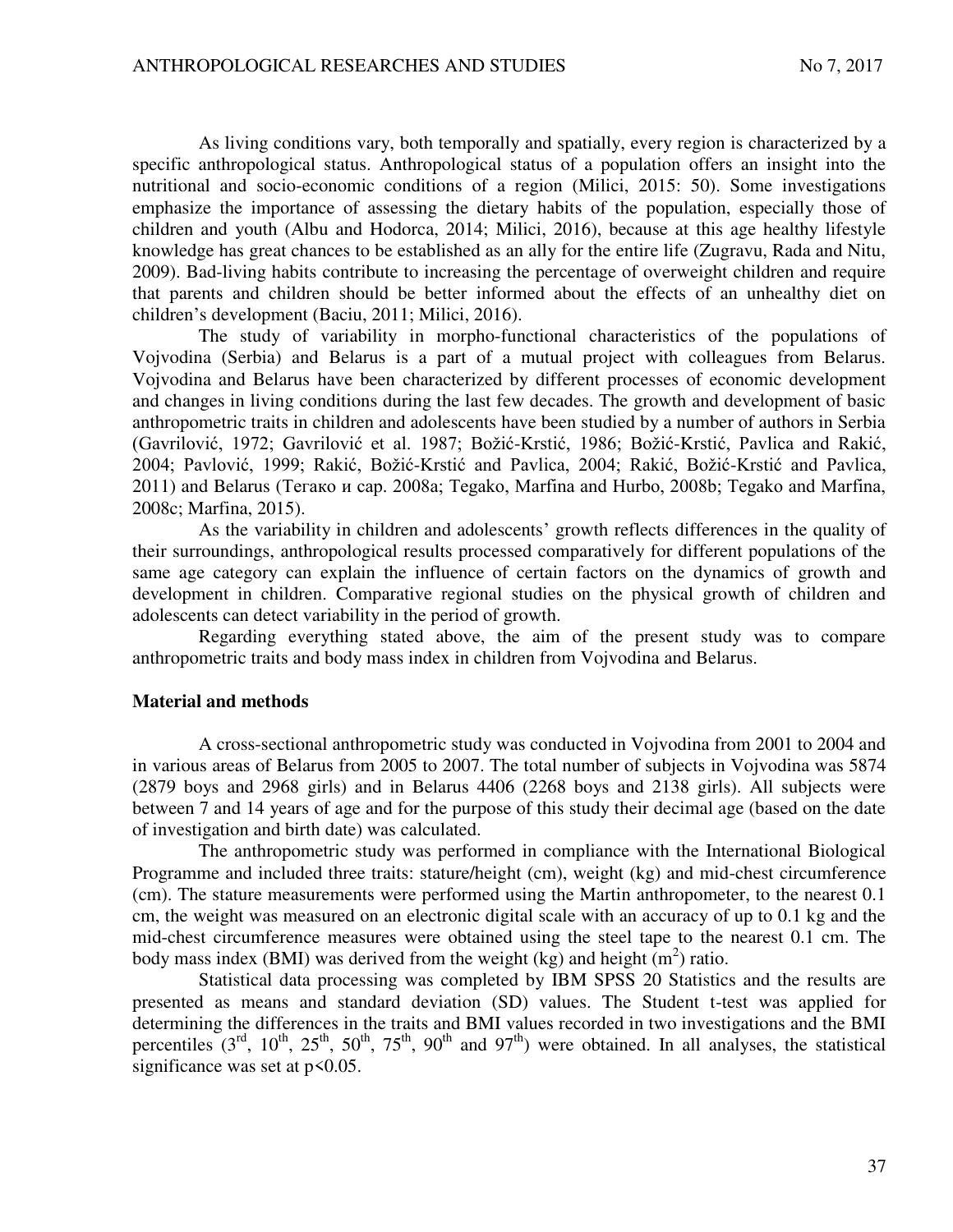### **Results**

Table 1 shows basic statistical parameters of the stature in relation to the gender and age of children from Vojvodina and Belarus.

|                                                  |           |           |           |               | Table 1. The stature (cm) of children from Vojvodina and Belarus |           |        |       |            |
|--------------------------------------------------|-----------|-----------|-----------|---------------|------------------------------------------------------------------|-----------|--------|-------|------------|
|                                                  |           | Vojvodina |           |               | <b>Belarus</b>                                                   |           |        |       |            |
|                                                  | ${\bf N}$ | Mean      | <b>SD</b> | $\mathbf N$   | Mean                                                             | <b>SD</b> | t-test | p     | Difference |
| <b>Boys</b>                                      |           |           |           |               |                                                                  |           |        |       |            |
| 7                                                | 313       | 126.17    | 6.11      | 359           | 123.95                                                           | 5.85      | 4.785  | $***$ | 2.22       |
| 8                                                | 380       | 130.94    | 6.68      | 327           | 129.48                                                           | 5.85      | 3.091  | $***$ | 1.46       |
| 9                                                | 366       | 136.18    | 6.58      | 192           | 134.00                                                           | 6.91      | 3.601  | $**$  | 2.18       |
| 10                                               | 349       | 140.33    | 6.94      | 218           | 138.85                                                           | 5.86      | 2.716  | $***$ | 1.48       |
| 11                                               | 369       | 147.31    | 7.23      | 125           | 145.07                                                           | 7.35      | 2.963  | **    | 2.24       |
| 12                                               | 355       | 153.04    | 8.10      | 290           | 150.09                                                           | 7.23      | 4.887  | $***$ | 2.95       |
| 13                                               | 359       | 160.53    | 8.80      | 471<br>156.77 |                                                                  | 8.71      | 6.121  | $**$  | 3.76       |
| 14                                               | 388       | 167.20    | 8.72      | 286           | 163.09                                                           | 8.94      | 5.968  | $**$  | 4.11       |
| Girls                                            |           |           |           |               |                                                                  |           |        |       |            |
| 7                                                | 320       | 124.82    | 6.01      | 329           | 123.31                                                           | 5.85      | 3.244  | $**$  | 1.51       |
| 8                                                | 395       | 129.81    | 5.89      | 190           | 128.53                                                           | 6.04      | 2.420  | $**$  | 1.28       |
| 9                                                | 343       | 135.41    | 6.64      | 202           | 133.36                                                           | 6.21      | 3.620  | $***$ | 2.05       |
| 10                                               | 362       | 141.81    | 6.92      | 199           | 139.13                                                           | 6.76      | 4.447  | $**$  | 2.68       |
| 11                                               | 387       | 147.74    | 7.60      | 130           | 145.67                                                           | 7.49      | 2.710  | $**$  | 2.07       |
| 12                                               | 387       | 153.74    | 7.52      | 305           | 152.67                                                           | 7.18      | 1.905  | ns    | 1.07       |
| 13                                               | 402       | 159.68    | 6.34      | 498           | 157.44                                                           | 6.95      | 5.045  | $**$  | 2.24       |
| 14                                               | 372       | 162.49    | 6.33      | 285           | 160.92                                                           | 6.29      | 3.172  | $***$ | 1.57       |
| ns- no statistical difference; *p<0.05; **p<0.01 |           |           |           |               |                                                                  |           |        |       |            |

It can be observed (Table 1) that stature generally increases with age in both boys and girls. Greater variability is detected in 11-year-old boys and girls aged 11 and 12 years, in both Vojvodina and Belarus subjects. Except for 12-year-old girls, the children from Vojvodina show significantly higher stature values than Belarussian boys and girls. In boys, the difference in stature increases with age, starting at the age of 10, and reaches the maximum at the age of 14 (4.11cm). In girls, the greatest difference is observable at the age of 10 (2.68cm).

Table 2 shows in parallel the weight mean values of boys and girls coming from Vojvodina and Belarus.

|             | Table 2. The weight means (kg) in children from Vojvodina and Belarus |           |           |  |     |                |           |        |    |            |  |  |  |  |  |
|-------------|-----------------------------------------------------------------------|-----------|-----------|--|-----|----------------|-----------|--------|----|------------|--|--|--|--|--|
|             |                                                                       | Vojvodina |           |  |     | <b>Belarus</b> |           |        |    |            |  |  |  |  |  |
|             | N                                                                     | Mean      | <b>SD</b> |  |     | Mean           | <b>SD</b> | t-test |    | Difference |  |  |  |  |  |
| <b>Boys</b> |                                                                       |           |           |  |     |                |           |        |    |            |  |  |  |  |  |
|             | 313                                                                   | 27.92     | 5.69      |  | 359 | 24.93          | 3.98      | 7.775  | ** | 2.99       |  |  |  |  |  |
| 8           | 380                                                                   | 30.31     | 6.72      |  | 327 | 27.83          | 5.03      | 5.598  | ** | 2.48       |  |  |  |  |  |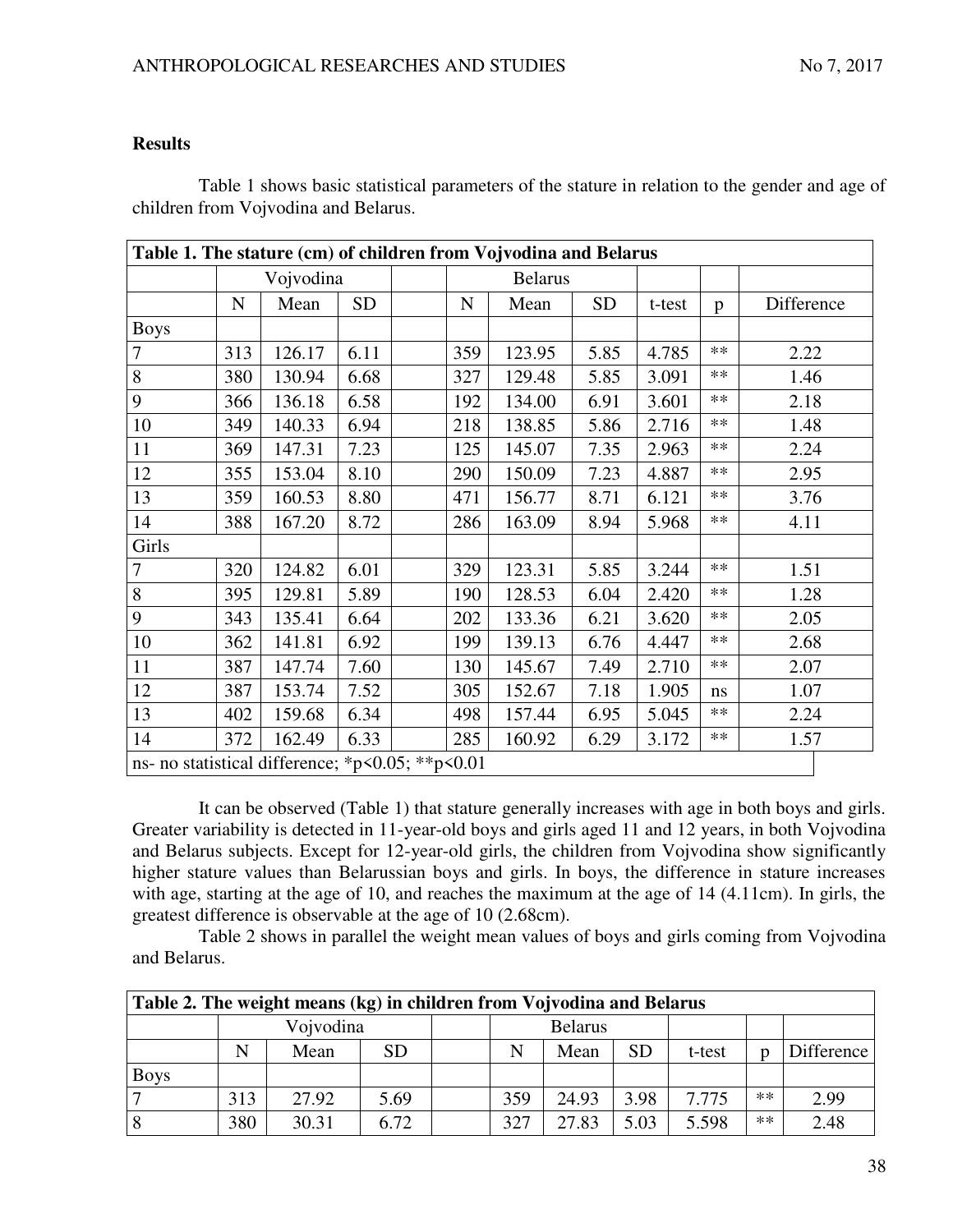| 9                 | 366 | 33.70 | 8.02  | 191 | 30.79 | 5.42  | 5.072 | $***$  | 2.91 |
|-------------------|-----|-------|-------|-----|-------|-------|-------|--------|------|
| 10                | 349 | 36.44 | 8.25  | 218 | 33.99 | 7.01  | 3.776 | $***$  | 2.45 |
| 11                | 369 | 42.02 | 11.56 | 125 | 38.66 | 8.66  | 3.424 | $**$   | 3.36 |
| 12                | 355 | 46.69 | 11.01 | 291 | 41.31 | 8.09  | 7.152 | $**$   | 5.38 |
| 13                | 359 | 52.39 | 11.43 | 470 | 45.55 | 9.49  | 9.184 | $***$  | 6.84 |
| 14                | 388 | 58.43 | 11.92 | 284 | 51.85 | 11.44 | 7.235 | $***$  | 6.58 |
| Girls             |     |       |       |     |       |       |       |        |      |
| $\tau$            | 320 | 26.57 | 5.04  | 328 | 24.42 | 4.31  | 5.840 | $**$   | 2.15 |
| 8                 | 395 | 29.14 | 5.56  | 190 | 26.53 | 4.60  | 5.997 | $**$   | 2.61 |
| 9                 | 343 | 32.97 | 7.20  | 203 | 29.47 | 6.55  | 5.814 | $**$   | 3.50 |
| 10                | 362 | 36.82 | 8.41  | 199 | 32.65 | 6.71  | 6.421 | $**$   | 4.17 |
| 11                | 387 | 40.62 | 9.60  | 131 | 38.10 | 10.04 | 2.515 | $\ast$ | 2.52 |
| 12                | 387 | 46.28 | 10.45 | 305 | 42.16 | 9.01  | 5.568 | $***$  | 4.12 |
| 13                | 402 | 52.39 | 10.94 | 498 | 46.64 | 9.62  | 8.267 | $***$  | 5.75 |
| 14                | 372 | 55.69 | 10.13 | 285 | 50.67 | 8.98  | 6.716 | $***$  | 5.02 |
| *p<0.05; **p<0.01 |     |       |       |     |       |       |       |        |      |

The analysis of the results presented in the table above points to an increase in weight in boys and girls coming from both Vojvodina and Belarus. A noticeable variability in weight values is particularly observed in children older than 11 years, in both Vojvodina and Belarus. Children from Vojvodina show significantly higher weight values in relation to the children of the same age living in Belarus. The greatest difference is recorded in children aged 13 and 14.

The basic statistical parameters of mid-chest circumference in relation to the gender, age and area of residence are presented in Table 3.

| <b>Belarus</b> |             |           |           |     |                |           |        |      |            |
|----------------|-------------|-----------|-----------|-----|----------------|-----------|--------|------|------------|
|                |             | Vojvodina |           |     | <b>Belarus</b> |           |        |      |            |
|                | $\mathbf N$ | Mean      | <b>SD</b> | N   | Mean           | <b>SD</b> | t-test | p    | Difference |
| <b>Boys</b>    |             |           |           |     |                |           |        |      |            |
| $\tau$         | 313         | 63.74     | 5.32      | 346 | 60.42          | 3.44      | 9.391  | $**$ | 3.32       |
| 8              | 380         | 65.53     | 5.66      | 290 | 61.65          | 3.98      | 10.420 | $**$ | 3.88       |
| 9              | 366         | 68.11     | 6.89      | 157 | 64.39          | 4.54      | 7.286  | $**$ | 3.72       |
| 10             | 349         | 70.11     | 6.89      | 184 | 67.14          | 6.20      | 5.066  | $**$ | 2.97       |
| 11             | 369         | 73.80     | 8.46      | 119 | 70.36          | 7.23      | 4.325  | $**$ | 3.44       |
| 12             | 355         | 76.40     | 7.94      | 272 | 72.28          | 6.54      | 7.127  | $**$ | 4.12       |
| 13             | 359         | 79.66     | 8.15      | 452 | 73.73          | 6.44      | 11.266 | $**$ | 5.93       |
| 14             | 388         | 83.52     | 7.74      | 272 | 78.46          | 8.36      | 7.890  | **   | 5.06       |
| Girls          |             |           |           |     |                |           |        |      |            |
| $\tau$         | 320         | 62.33     | 5.09      | 311 | 59.69          | 4.06      | 7.209  | $**$ | 2.64       |
| 8              | 395         | 63.98     | 5.36      | 153 | 61.22          | 4.91      | 5.748  | $**$ | 2.76       |
| 9              | 343         | 67.13     | 6.56      | 168 | 62.78          | 5.18      | 8.146  | $**$ | 4.35       |
| 10             | 362         | 69.87     | 6.97      | 179 | 65.77          | 6.23      | 6.926  | $**$ | 4.10       |

|                |  | Table 3. The means of mid chest circumference (cm) of children from Vojvodina and |  |  |  |
|----------------|--|-----------------------------------------------------------------------------------|--|--|--|
| <b>Belarus</b> |  |                                                                                   |  |  |  |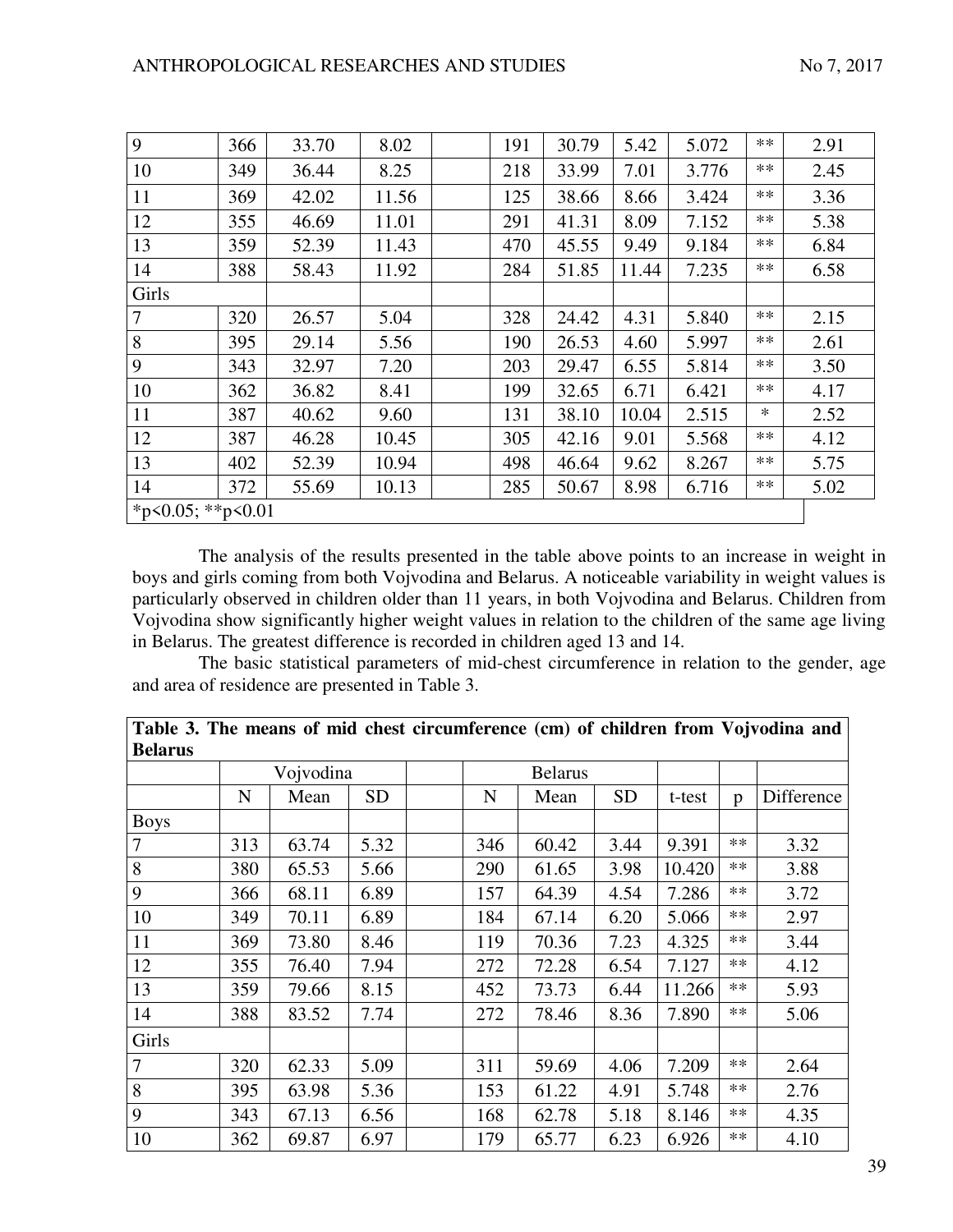|                          | 387 | 72.59 | 7.41 | 120 | 70.44 | 8.14 | 2.575 | ∗    | 2.15 |
|--------------------------|-----|-------|------|-----|-------|------|-------|------|------|
| 12                       | 387 | 76.71 | 7.75 | 279 | 74.58 | 8.34 | 3.356 | $**$ | 2.13 |
| 13                       | 402 | 81.01 | 7.42 | 465 | 76.22 | 7.05 | 9.702 | **   | 4.79 |
| 14                       | 372 | 83.34 | 5.80 | 259 | 81.65 | 6.45 | 3.366 | **   | 1.69 |
| * $p<0.05$ ; ** $p<0.01$ |     |       |      |     |       |      |       |      |      |

The results in Table 3 show that the mid-chest circumference values increase with age in children from both countries. A greater variability is observed for the ages of 11-14 in boys and for the ages of 11-13 in girls, in both investigations. Children from Vojvodina show significantly higher values of mid-chest circumference, with the greatest difference appearing in 13-year-old boys and girls (5.93cm and 4.79 cm, respectively).

The means of BMI are given in Table 4.

| Table 4. The means of BMI $(kg/m^2)$ in children from Vojvodina and Belarus |             |           |           |           |                |           |        |              |             |
|-----------------------------------------------------------------------------|-------------|-----------|-----------|-----------|----------------|-----------|--------|--------------|-------------|
|                                                                             |             | Vojvodina |           |           | <b>Belarus</b> |           |        |              |             |
|                                                                             | $\mathbf N$ | Mean      | <b>SD</b> | ${\bf N}$ | Mean           | <b>SD</b> | t-test | $\mathbf{p}$ | Differences |
| <b>Boys</b>                                                                 |             |           |           |           |                |           |        |              |             |
| $\tau$                                                                      | 313         | 17.44     | 2.59      | 359       | 16.16          | 1.72      | 7.449  | $**$         | 1.28        |
| 8                                                                           | 380         | 17.54     | 2.79      | 327       | 16.51          | 2.11      | 5.592  | **           | 1.03        |
| 9                                                                           | 366         | 18.01     | 3.18      | 191       | 17.06          | 2.31      | 4.036  | **           | 0.95        |
| 10                                                                          | 349         | 18.35     | 3.09      | 218       | 17.52          | 2.68      | 3.400  | **           | 0.83        |
| 11                                                                          | 369         | 19.16     | 3.92      | 125       | 18.21          | 2.78      | 2.939  | **           | 0.95        |
| 12                                                                          | 355         | 19.78     | 3.60      | 290       | 18.23          | 2.58      | 6.338  | **           | 1.55        |
| 13                                                                          | 359         | 20.18     | 3.28      | 470       | 18.38          | 2.53      | 8.623  | **           | 1.80        |
| 14                                                                          | 388         | 20.77     | 3.24      | 284       | 19.31          | 2.99      | 6.041  | **           | 1.46        |
| Girls                                                                       |             |           |           |           |                |           |        |              |             |
| 7                                                                           | 320         | 16.94     | 2.25      | 328       | 15.96          | 1.86      | 6.057  | **           | 0.98        |
| 8                                                                           | 395         | 17.20     | 2.50      | 190       | 15.99          | 2.09      | 6.156  | **           | 1.21        |
| 9                                                                           | 343         | 17.85     | 2.90      | 202       | 16.47          | 2.52      | 5.838  | **           | 1.38        |
| 10                                                                          | 362         | 18.16     | 3.06      | 199       | 16.77          | 2.50      | 5.810  | **           | 1.39        |
| 11                                                                          | 387         | 18.45     | 3.29      | 130       | 17.83          | 3.63      | 1.723  | ns           | 0.62        |
| 12                                                                          | 387         | 19.45     | 3.48      | 305       | 17.95          | 2.85      | 6.224  | **           | 1.50        |
| 13                                                                          | 402         | 20.47     | 3.72      | 498       | 18.71          | 3.11      | 7.576  | **           | 1.76        |
| 14                                                                          | 372         | 21.04     | 3.36      | 284       | 19.51          | 2.94      | 6.215  | $**$         | 1.53        |
| ns- no statistical difference; *p<0.05; **p<0.01                            |             |           |           |           |                |           |        |              |             |

As it is seen in Table 4, boys and girls from Vojvodina have significantly higher BMI values in all the age groups, except for the 11-year-old girls (Table 4).

The percentile values of BMI obtained for boys and girls coming from the two countries are presented in Table 5.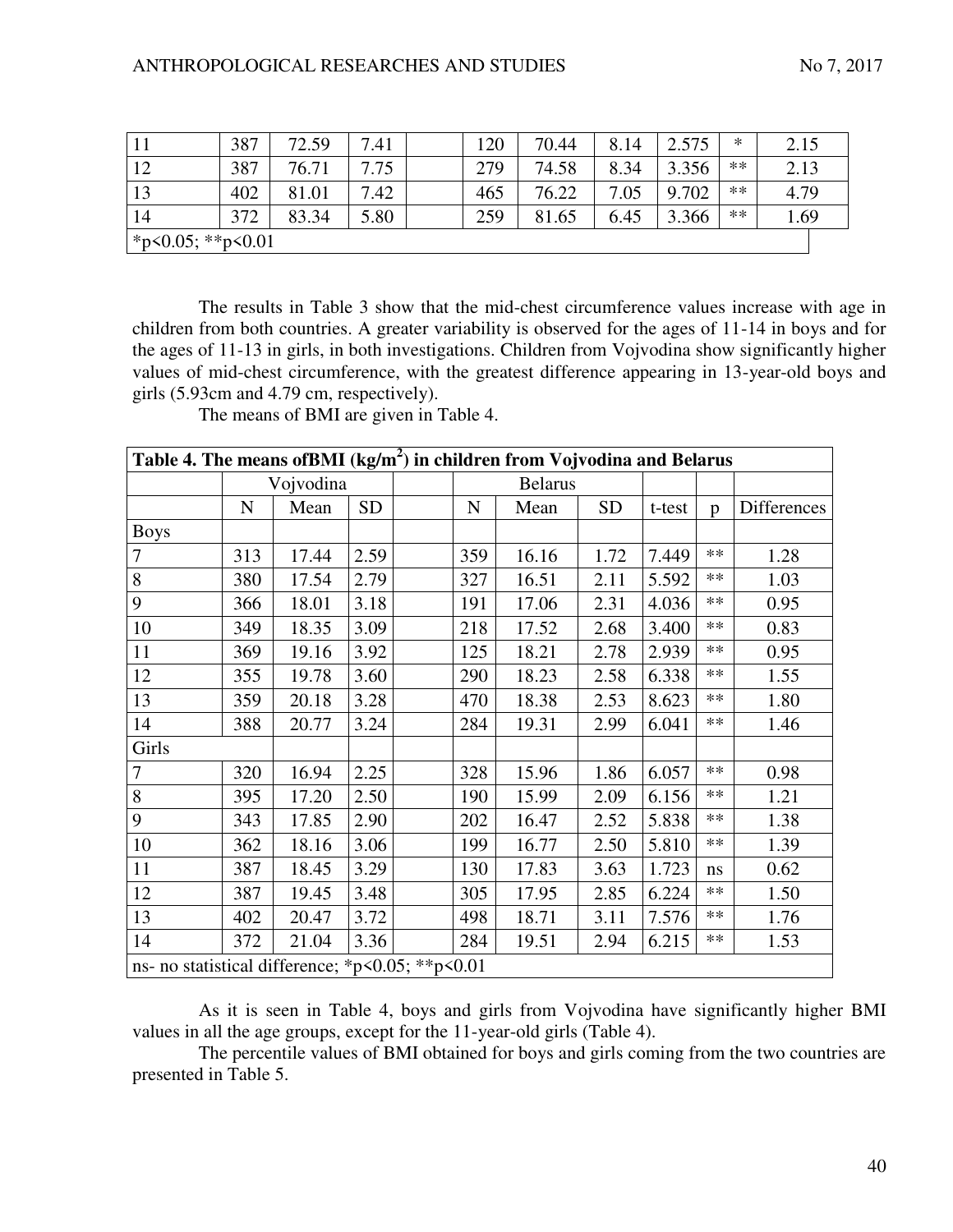| Table 5. Distribution of percentile values of BMI $(kg/m2)$ in relation to the gender and age |      |      |      |           |      |      |      |                |      |      |      |      |      |      |
|-----------------------------------------------------------------------------------------------|------|------|------|-----------|------|------|------|----------------|------|------|------|------|------|------|
| of children from Vojvodina and Belarus                                                        |      |      |      |           |      |      |      |                |      |      |      |      |      |      |
|                                                                                               |      |      |      | Vojvodina |      |      |      | <b>Belarus</b> |      |      |      |      |      |      |
|                                                                                               | 3    | 10   | 25   | 50        | 75   | 90   | 97   | 3              | 10   | 25   | 50   | 75   | 90   | 97   |
| <b>Boys</b>                                                                                   |      |      |      |           |      |      |      |                |      |      |      |      |      |      |
| 7                                                                                             | 14.3 | 14.8 | 15.7 | 17.0      | 18.6 | 21.0 | 24.0 | 13.8           | 14.4 | 15.0 | 15.8 | 17.1 | 18.2 | 20.5 |
| 8                                                                                             | 14.2 | 14.8 | 15.8 | 16.8      | 18.7 | 21.1 | 24.3 | 13.6           | 14.2 | 15.2 | 16.2 | 17.4 | 19.7 | 21.6 |
| 9                                                                                             | 14.1 | 14.9 | 15.8 | 17.3      | 19.2 | 22.6 | 26.5 | 14.0           | 14.8 | 15.7 | 16.6 | 18.0 | 20   | 21.7 |
| 10                                                                                            | 14.7 | 15.3 | 16.0 | 17.5      | 20.1 | 22.9 | 24.9 | 14.6           | 15.1 | 15.8 | 16.8 | 18.5 | 20.8 | 24.0 |
| 11                                                                                            | 14.9 | 15.3 | 16.5 | 18.2      | 20.9 | 24.2 | 28.2 | 14.8           | 15.6 | 16.2 | 17.6 | 19.2 | 22.4 | 24.8 |
| 12                                                                                            | 15.1 | 15.9 | 17.2 | 18.9      | 21.8 | 25.0 | 28.2 | 14.9           | 15.6 | 16.4 | 17.8 | 19.5 | 21.6 | 24.1 |
| 13                                                                                            | 15.4 | 16.8 | 17.9 | 19.4      | 22.0 | 24.4 | 27.9 | 14.9           | 15.8 | 16.7 | 18.0 | 19.4 | 21.7 | 23.9 |
| 14                                                                                            | 16.1 | 17.2 | 18.6 | 20.2      | 22.4 | 25.2 | 28.8 | 15.4           | 16.4 | 17.4 | 18.7 | 20.5 | 23.1 | 27.3 |
| Girls                                                                                         |      |      |      |           |      |      |      |                |      |      |      |      |      |      |
| $\overline{7}$                                                                                | 13.6 | 14.5 | 15.3 | 16.6      | 17.9 | 20.3 | 22.4 | 13.4           | 14.2 | 14.7 | 15.6 | 16.9 | 18.4 | 20.6 |
| 8                                                                                             | 13.8 | 14.6 | 15.4 | 16.7      | 18.3 | 20.6 | 23.6 | 13.2           | 13.8 | 14.6 | 15.7 | 16.8 | 18.5 | 21.5 |
| 9                                                                                             | 14.0 | 14.9 | 15.7 | 17.2      | 19.3 | 22.0 | 25.1 | 13.4           | 14   | 14.8 | 15.9 | 17.7 | 19.4 | 22.2 |
| 10                                                                                            | 14.2 | 15.0 | 15.9 | 17.6      | 19.6 | 22.5 | 25.7 | 13.6           | 14.3 | 15.1 | 16.1 | 17.8 | 19.9 | 23.2 |
| 11                                                                                            | 14.5 | 15.2 | 16.2 | 17.7      | 19.7 | 23.4 | 26.2 | 14.3           | 14.8 | 15.6 | 17.0 | 18.8 | 21.2 | 24.4 |
| 12                                                                                            | 14.9 | 16.0 | 17.0 | 18.5      | 21.1 | 24.3 | 27.9 | 14.2           | 15.0 | 16.1 | 17.3 | 19.2 | 21.1 | 24.6 |
| 13                                                                                            | 15.4 | 16.4 | 17.9 | 19.7      | 22.3 | 25.8 | 29.2 | 14.5           | 15.4 | 16.6 | 18.3 | 20.2 | 22.8 | 25.7 |
| 14                                                                                            | 16.3 | 17.5 | 18.7 | 20.6      | 22.8 | 24.8 | 29.3 | 15.2           | 16.3 | 17.6 | 19.1 | 21.2 | 23.2 | 25.6 |

According to the distribution of BMI percentiles in relation to the gender and age, higher values are observed in subjects of all ages coming from Vojvodina (Table 5).

The value of  $50^{th}$  percentile in 14-year-old boys from Vojvodina equals 20.2 kg/m<sup>2</sup> and in Belarussian boys it is 18.7 kg/m<sup>2</sup>, making thus the difference of 1.5 kg/m<sup>2</sup>. In girls, the difference is 1.4 kg/m<sup>2</sup> (20.6 and 19.1 kg/m<sup>2</sup> in Vojvodina and Belarus, respectively).

### **Discussion**

The paper presents a comparative analysis of some anthropometric traits of children from Vojvodina and Belarus, focusing on the major anthropometric traits for assessing the body size of an individual or a population. The results suggest that the children from Vojvodina are characterized by higher values of stature (except for the 12-year-old girls), weight, mid-chest circumference and body mass index (with the exception of the 11-year-old girls) in comparison with Belarussian children. The differences can be explained by different genetic and environmental factors, including socioeconomic conditions, lifestyle, the degree of physical activity and nutritional habits.

Comparing the obtained results of stature, weight and body mass index with relevant literature data, the children in this study show greater values of the three traits in relation to children from Bahrain (Gharib and Rasheed, 2009) and from Arak-Central Iran (Bayat et al. 2012), but lower than the values reported for children from Cyprus (Savvas et al. 2001). In comparison with children from Bucharest (Radu et al. 2006-2007), Belarussian boys and girls have lower means of stature, weight, and body mass index.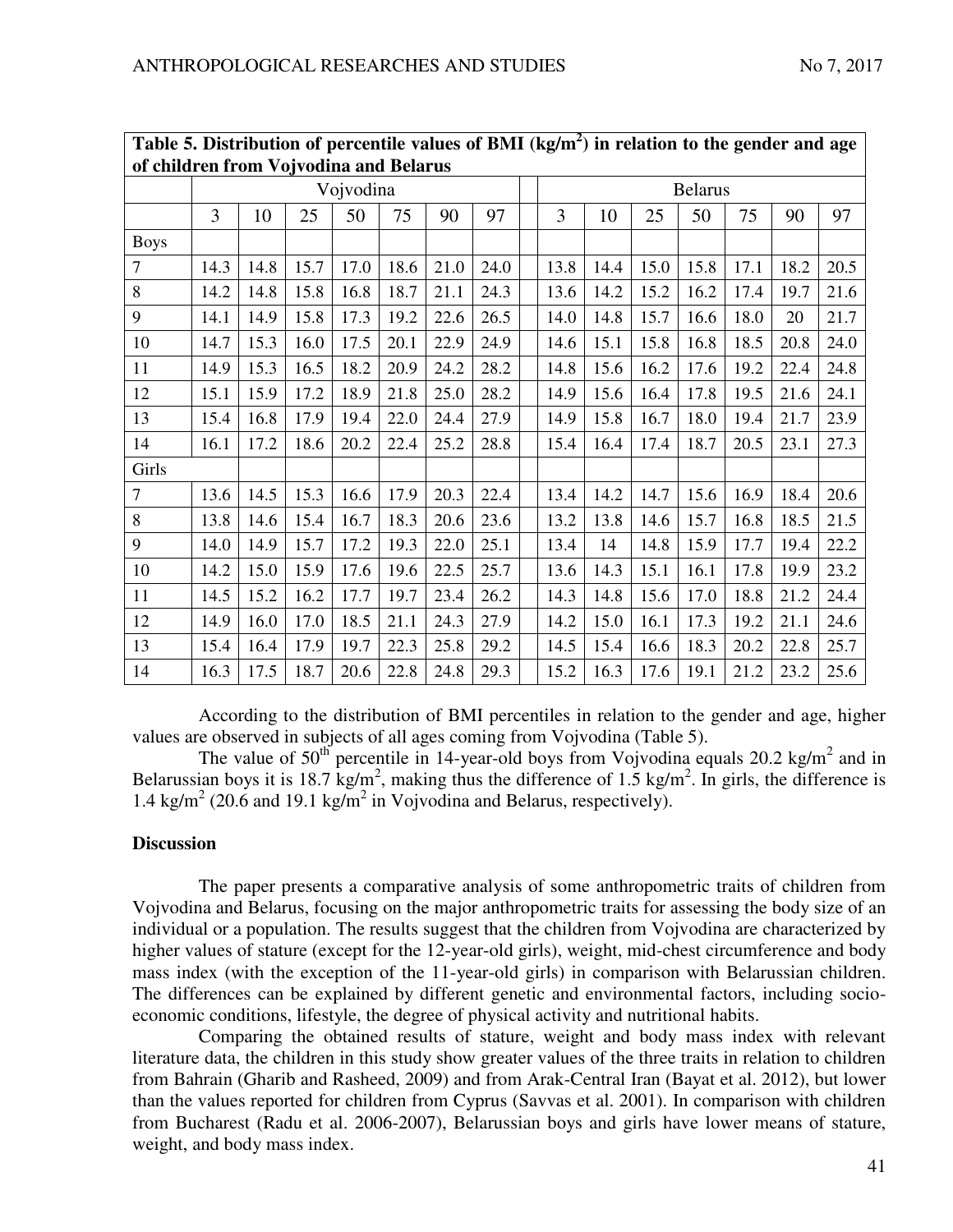In relation to the data obtained in Western Romania (Emandi et al. 2012), Belarussian boys and girls are characterized by lower stature and weight, and the same is noticed for certain ages groups among children from Vojvodina. The results of this study also suggest that boys and girls from Vojvodina and Belarus show greater stature and weight in comparison with Polish (Niewiadomska et al. 2011) and Turkish (Oner et al. 2004) children, with the exception of the12 year-old Belarussian girls in the latter case.

As a result of entering the period of puberty, the girls analyzed in this study appear to be taller than boys at the ages of 10, 11 and 12, this phenomenon being observed in both countries. The greatest annual increase in boys' stature is noticed at the age of 13, in both Vojvodina and Belarus, which is in line with the data found in the literature (Božić-Krstić, 1986; Emandi et al. 2012). The absolute annual increase of weight and mid-chest circumference is greatest among 14-year-old boys from both Vojvodina and Belarus, while in girls, this is observed at earlier ages.

The data referring to BMI indicates that the values recorded for boys aged 7-9 and girls aged 7-10 in this study are smaller than those reported for children in Greece (Tzotzas et al. 2011). In addition, the  $50<sup>th</sup>$  percentile of the oldest boys in this study (14 years of age) appears to be lower than in the case of boys from Cyprus (Savvas et al. 2001), Bucharest (Radu et al. 2006-2007) and Western Romania (Emandi et al. 2012).

#### **Conclusion**

The boys from Vojvodina, in all the age groups, have higher values for the observed parameters compared to their peers in Belarus. For girls, the same can be generally concluded, except for stature of 12-year-old girls and likewise for weight, mid-chest circumference and BMI of 11-year-old girls.

These differences between subjects from Vojvodina and Belarus can be explained by genetic factors, but also various exogenous factors that influence the growth and development of children in the two observed populations.

### **Bibliography**

- 1. Albu, A., and Hodorca, R., 2014. Assessment and food correlation between body weight in a group of students from sports high school Iassy. *Sp Soc Int J Ph Ed Sp,* 14(1), pp. 15-8
- 2. Baciu, A., 2011. Anthropological-medical aspects of feeding behavior of children in modern society. *RGMHR,* 2(1), pp. 79-99.
- 3. Bayat, P.D., Khazaei, M., Ghorbani, R., Ayubian, M., Sohouli, P., and Ghanbari, A. 2012. Growth pattern in 7-12 years old Arak children (central Iran) in comparison with other ethnic subgroups of Iran. *IJAE*, 117(1), pp. 1-7.
- 4. Božić-Krstić, V., 1986. Telesni rast i razvoj učenika od 7 do 18 godina. *Zbornik matice srpske za prirodne nauke*, 71, pp. 131-44.
- 5. Božić-Krstić, V., Pavlica, T., and Rakić, R., 2004. Body height and weight of children in Novi Sad. *Ann Hum Biol,* 31(3), pp. 356-63.
- 6. Emandi, C. A., Puiu, M., Gafencu, M., and Pienar, C., 2012. Growth references for school aged children in Western Romania. *Acta Endocrinologica (Buc)*, VIII (1), pp.133-52.
- 7. Gavrilović, Ž., 1972. Prilog proučavanju visine i težine tela dece školskog uzrasta iz centra I sa periferije u Novom Sadu. *Zbornik za prirodne nauke*, Matica srpska, 43, pp. 99-107.